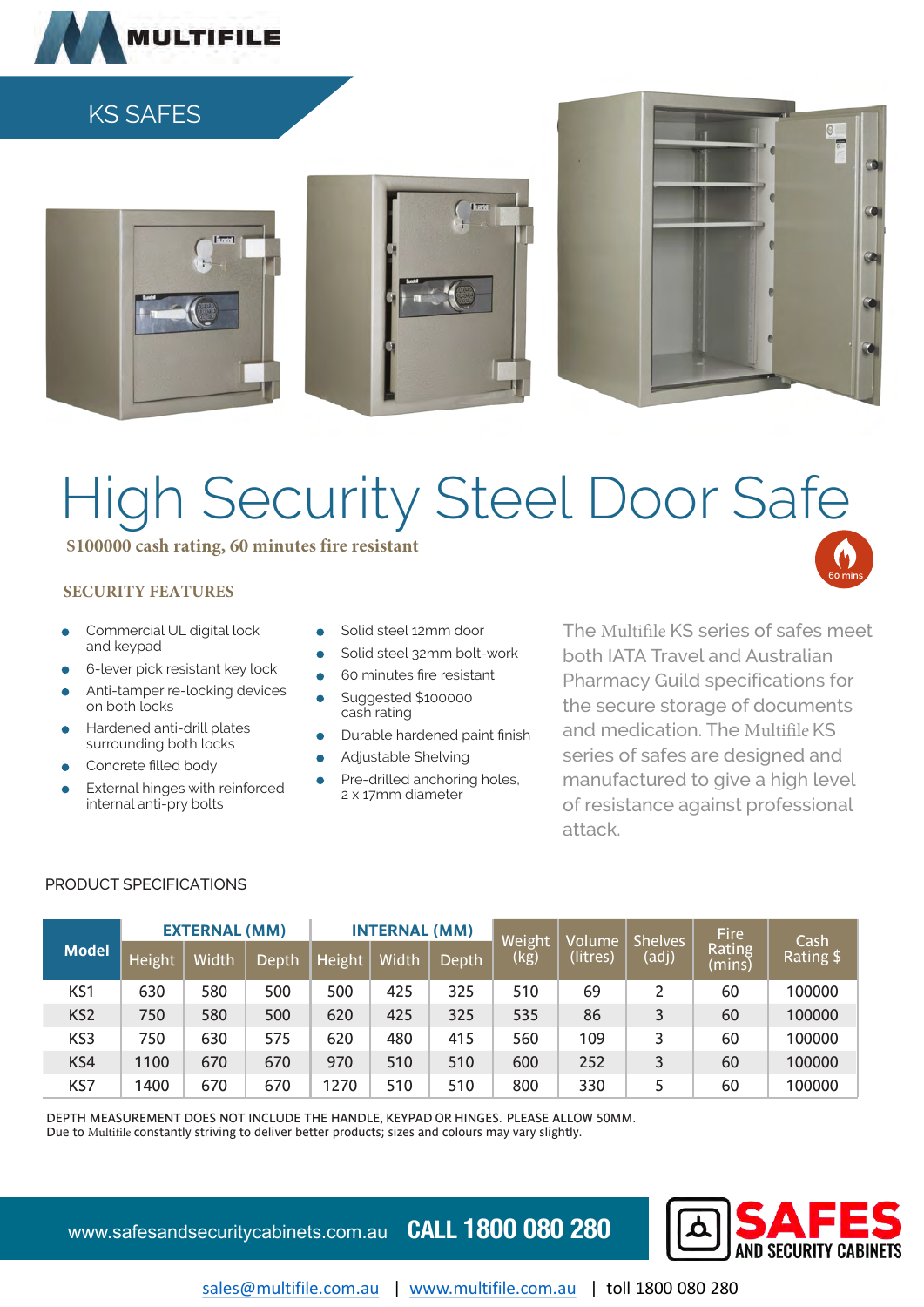

# KS SAFES





High quality digital UL lock 6 – lever pick resistant lock 12mm solid plate steel door 32mm boltwork 12mm heat treated hard plate protecting lockwork Secondary re-locking device in case of tampering 2 x Adjustable shelving Bolt down facility Fire resistant for 1 hour Sturdy hammertone polyurethane exterior finish

 **INT: 500H X 425W X 325D Weight: 510KG Dimensions: EXT: 630H X 580W X 500D**



High quality digital UL lock 6 – lever pick resistant lock 12mm solid plate steel door 32mm boltwork 12mm heat treated hard plate protecting lockwork Secondary re-locking device in case of tampering 3 x Adjustable shelving Bolt down facility Fire resistant for 1 hour Sturdy hammertone polyurethane exterior finish

#### **INT: 620H X 425W X 325D Weight: 535KG Dimensions: EXT: 750H X 580W X 500D**



High quality digital UL lock 6 – lever pick resistant lock 12mm solid plate steel door 32mm boltwork 12mm heat treated hard plate protecting lockwork Secondary re-locking device in case of tampering 3 x Adjustable shelving Bolt down facility Fire resistant for 1 hour Sturdy hammertone polyurethane exterior finish

 **INT: 620H X 480W X 415D Weight: 560KG Dimensions: EXT: 750H X 630W X 575D**